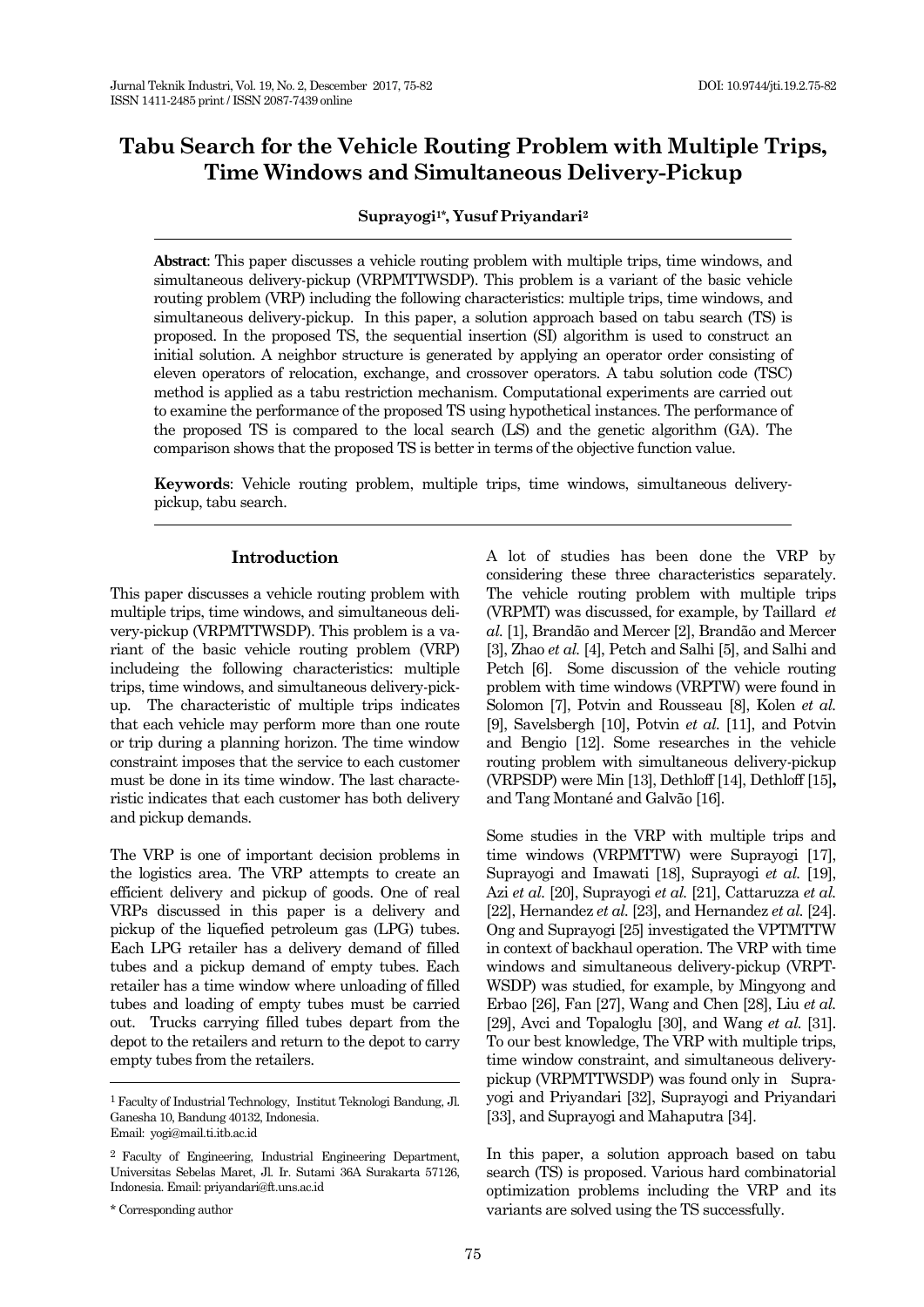

**Figure 1.** Illustration of a tour

The TS is one of metaheuristic approach capable to escape from the local optimal trap. Basic principles of the TS and its extensions is found in Glover [35] and Glover [36]. In the proposed TS, the sequential insertion (SI) algorithm is used to construct an initial solution. A neighbor structure is generated by applying an operator order consisting of eleven operators of relocation, exchange, and crossover operators. A tabu solution code (TSC) method is applied as a tabu restriction mechanism.

#### **Methods**

#### **Problem Definition**

In the context of the VRPMT, there are two different terms as mentioned in Brandão and Mercer [2], i.e., route (or trips) and tour. A route or trip is a sequence of visiting customers by a vehicle starting and ending at the depot. A tour is a collection of routes or trips served by the same vehicle. The number of tours is identical with the number of vehicles used. Figure 1 illustrates a tour consisting of two routes (number 0 is depot and numbers 1, 2, and 3 are customers).

The VRPMTTWSDP discussed in this paper is similar to the definition in Suprayogi and Mahaputra [34]. There is a depot and a set of customers. There is a set of vehicles with known capacity stationed at the depot and it is assumed that the number of vehicles is unlimited. Each customer has both delivery and pickup demands. A service time including unloading and loading time for each customer is given. Each customer has a time window indicating by its opening and closing times where it is assumed that the length of time window is constant and greater than or equal to the service time. If a vehicle arrives at a particular customer before its opening time, then the vehicle must wait and the service (unloading and loading) starts at the opening time. The departure time of the vehicle at a customer must be less than or equal to the closing

time. Figure 2 shows an illustration when a vehicle arrives at a customer before its opening time.

There are two main differences in the VRPMTTWS-DP defined in this paper compared to the definition in Suprayogi and Mahaputra [34]. In the VRPMTT-WSDP defined by Suprayogi and Mahaputra [34], there is no service time at the depot when a vehicle starts to serve a route. But, when a vehicle returns to the depot, a service time occurs. In the VRPMTTWSDP defined in this paper, there is a loading time at the depot when a vehicle starts to serve a route and an unloading time when a vehicle returns to the depot as illustrated in Figure 3. The second difference is in the objective function. In Suprayogi and Mahaputra [34], the objective function is a weighted sum of three objectives to be minimized: number of vehicles (*NV*), total tour duration time (*TDT*), and range of tour duration time (*RDT*). In this paper, the objective function is a weighted sum of three objectives to be minimized: Number of vehicles (*NV*), total tour duration time (*TDT*), and maximum of tour duration time (*MDT*). Both minimizing RDT and MDT attempts to make a balance among tours in terms of tour duration time.

Let  $\theta$  be a solution. The objective function is expressed as:

$$
f(\theta) = w_{NV}NV(\theta) + w_{TDT}TDT(\theta) + w_{RDT}MDT(\theta)
$$
 (1)

where  $w_{NV}$ ,  $w_{TDT}$  dan  $w_{RDT}$  are weights associated with number of vehicles (*NV*), total tour duration time (*TDT*), and maximum of tour duration time (*MDT*). To ensure the priority order, weights are chosen such that  $w_{NT}NT(\theta) > w_{TDT}TDT(\theta) >$  $W_{RDT}RDT(\theta)$ .

The VRPMTTWSDP deals with determining a solution (tour plan) minimizing the objective function expressed in equation (1) by satisfying the following constraints: (1) each route must start and end at the depot, (2) total load of any route cannot be greater than the vehicle capacity, (3) all customer must be visited, (4) each customer is visited once, (5) each tour is served only by a vehicle, (6) time to start the service at each customer cannot be done before its opening time, and (7) time to finish the service or departure time at each customer cannot be done after its closing time. Constraint (5) implies that the number of tours are equal to the number of vehicles. Constraints (5) and (6) are also applied for the depot. It implies that a tour duration time may not violate the length of planning horizon.

## **Tabu Search Approach**

## *Initial Solution*

The proposed TS approach requires an initial solution. In this paper, the initial solution is constructed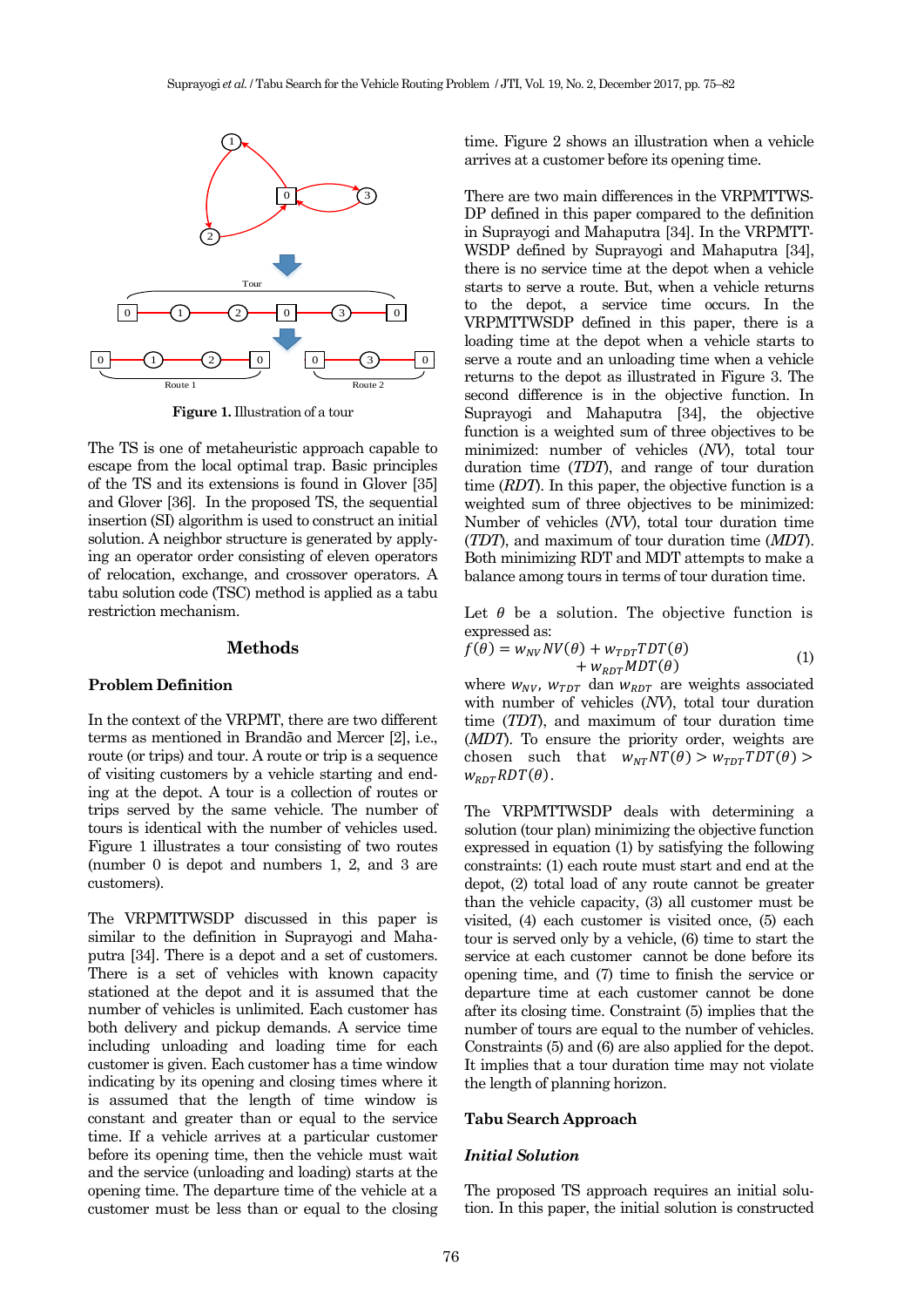

**Figure 2.** Illustration when a vehicle arrives at a customer before its opening time



**Figure 3.** Illustration of schedule

using a sequential insertion (SI) algorithm proposed by Suprayogi and Priyandari [32]. The SI algorithm is a construction heuristic method. Basically, it attempts to insert an unrouted customer to an insertion position of the current route.

In the SI algorithm for the VRPMTTWSDP, there are two decisions must be made. The first decision is to select an unrouted customer as a seed customer for the first route in each tour. The second decision is to select an unrouted customer as a seed customer for the subsequent routes for a tour. For the first decision, there are several criteria that can be applied. Solomon [7] has proposed two criteria in the application of the SI algorithm for the VRPTW: the unrouted customer with the farthest distance from

the depot and the unrouted customer with the earliest closing time. Suprayogi [17] and Suprayogi and Imawati [18] used four criteria in the SI algorithm for the VRPMTTW: the unrouted customer with the earliest opening time, the unrouted customer with the earliest closing time, the unrouted customer with the earliest closing time, the unrouted customer with the shortest length of time window, and the unrouted customer with the farthest distance from the depot. Suprayogi and Priyandari [32] apply the same criteria with Suprayogi [17] and Suprayogi and Imawati [18] in the context of the VRPMTTWSDP. For the second decision, in this paper, the criterion of selecting an unrouted customer giving the minimum tour completion time is applied.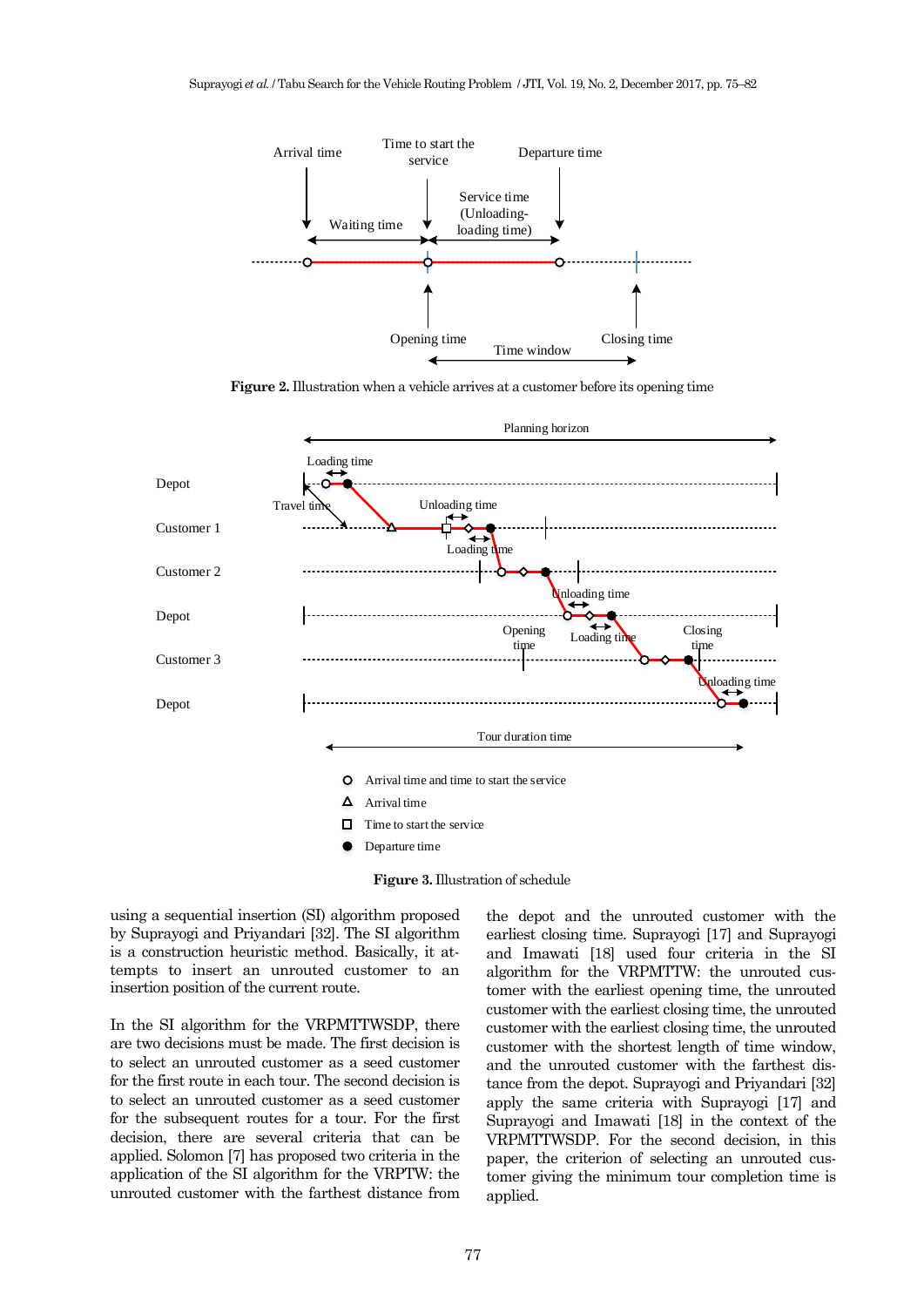Let t and r be tour and route indices, respectively. Details of the SI algorithm are as follows:

- 1. Set  $t = 1$  and  $r = 1$ .
- 2. If  $r = 1$ , then choose a seed customer from unrouted customers using a particular criterion, update route r and go to step 3. If  $r > 1$ , then try to create a route  $r$  by selecting an unrouted customer. If there are feasible customers, then choose a seed customer from unrouted customer giving the minimum completion time and update route  $r$ . Otherwise, cancel the construction of route r, set  $t = t + 1$ ,  $r = 1$ , and repeat step 2.
- 3. If there is no unrouted customer, then stop. Otherwise, go to step 4.
- 4. Try to insert each unrouted customer to each insertion position on route  $r$ .
- 5. If there are feasible insertions with respect to capacity and time window constraints, then insert an unrouted customer to a position on route  $r$  with the minimum duration time, update route  $r$ , and back to step 3. Otherwise, go to step 6.
- 6. If there is no feasible insertion with respect to the capacity constraint, then set  $r = r + 1$  and back to step 2. Otherwise, go to step 7.
- 7. If there is no feasible insertion with respect to the time window constraint, then set  $t = t + 1$ ,  $r = 1$ , and back to step 2.

#### *Neighborhood Structure*

The TS attempts to improve the current best solution by generating its neighbors. Neighbors are generated using an operator order of eleven operators from Suprayogi and Priyandari [33] composing: (1) intertour relocation 1-0, (2) intertour relocation 2-0, (3) intratour relocation 1-0, (4) intratour relocation 2-0, (5) intertour exchange 1-1, (6) intertour exchange 2-1, (7) intertour exchange 2- 2, (8) intratour exchange 1-1, (9) intratour exchange 2-1, (10) intratour exchange 2-2, and (11) crossover.

Intertour relocation (1, 0) relocates one customer from a route of a tour to a position from a route of another tour. Intertour relocation (2, 0) is similar to intertour relocation (1, 0) by relocating two consecutive customers. Intratour relocation (1, 0) and intratour (2, 0) are relocation applied to same tour. Intertour exchange (1, 1) swaps one customer in a position from a route of a tour with one customer in a position from a route of another tour. Intertour exchange (2, 1) swaps customers in two consecutive positions of a route of a tour with one customer in a position from a route of another tour. Intertour exchange (2, 2) is similar to intertour exchange (1, 1) by exchanging customers in two consecutive Determines between different to the set of extent to the set of extent to the set of extent to the set of extending the set of extending the set of extending the set of extending the set of extending the set of extending



**Figure 4.** Example of a solution

**Table 1.** Illustration of the CS calculation

| t              | r              | k              | $L_{tr \underline{k}}$ | NT             | $NR_t$         | $NL_{tr}$      |                |
|----------------|----------------|----------------|------------------------|----------------|----------------|----------------|----------------|
| $\mathbf{1}$   | 1              | 0              | 0                      | $\overline{2}$ | $\overline{2}$ | 3              | 0              |
| 1              | 1              | 1              | $\overline{2}$         | $\overline{2}$ | $\overline{2}$ | 3              | 24             |
| 1              | 1              | $\overline{2}$ | 1                      | $\overline{2}$ | $\overline{2}$ | 3              | 24             |
| 1              | 1              | 3              | $\Omega$               | $\overline{2}$ | $\overline{2}$ | 3              | $\theta$       |
| 1              | $\overline{2}$ | 0              | 0                      | $\overline{2}$ | $\overline{2}$ | $\overline{2}$ | $\overline{0}$ |
| 1              | $\overline{2}$ | 1              | 4                      | $\overline{2}$ | $\overline{2}$ | $\overline{2}$ | 64             |
| 1              | $\overline{2}$ | $\overline{2}$ | 0                      | $\overline{2}$ | $\overline{2}$ | $\overline{2}$ | 0              |
| $\overline{2}$ | 1              | 0              | 0                      | $\overline{2}$ | 1              | 3              | $\overline{0}$ |
| $\overline{2}$ | 1              | 1              | 5                      | $\overline{2}$ |                | 3              | 60             |
| $\overline{2}$ | 1              | $\overline{2}$ | 3                      | $\overline{2}$ |                | 3              | $72\,$         |
| $\overline{2}$ | 1              | 3              | 0                      | $\overline{2}$ | 1              | 3              | $\overline{0}$ |
|                |                |                | СS                     |                |                |                | 244            |

Intratour exchange (1, 1), intratour exchange (2, 1), and intratour exchange (2, 2) are applied for same tour. Crossover divides two different tours in a two parts and exchanges their tail parts.

#### *Tabu Restriction*

In the proposed TS, a tabu solution code (TSC) is used as a tabu restriction mechanism adapted from Wassan and Osman [37]. This TSC transforms a candidate to a value (denoted by *CS*), using the following equation:

$$
CS = \sum_{t=1}^{NT} \sum_{r=1}^{NR_t} \sum_{k=0}^{N L_{tr}} t \times r \times k \times L_{trk} \times NT \times N R_t \times NL_{tr} \times NL_{tr}
$$
\n(2)

where  $t$  is tour index,  $r$  is route index on tour  $t$ ,  $k$  *is customer position index on* route  $r$  of tour  $t$ ,  $NT$  is number of tour,  $NR_t$  is number of routes of tour t,  $NL_{tr}$  is number of customers on route r of tour t, and  $L_{trk}$  is customer number on position k on route r of tour  $t$ . Table 1 shows an example of the CS calculation for a solution giving in Figure 4.

The *CS* value for a particular iteration is stored in a tabu list called TABUSOLUTION. TABUSOLUTI-ON is an array consisting of tree columns. The first, second, and third columns in TABUSOLUTION record iteration number, *CS* value, and length of solution associated with *CS* value has been stored. The duration of the CS value stored in the list depends tabu tenure. The CS value is used as a tabu restriction. If the CS value of a candidate is equal to the  $CS$  values in the tabu list, then the candidate has a tabu status.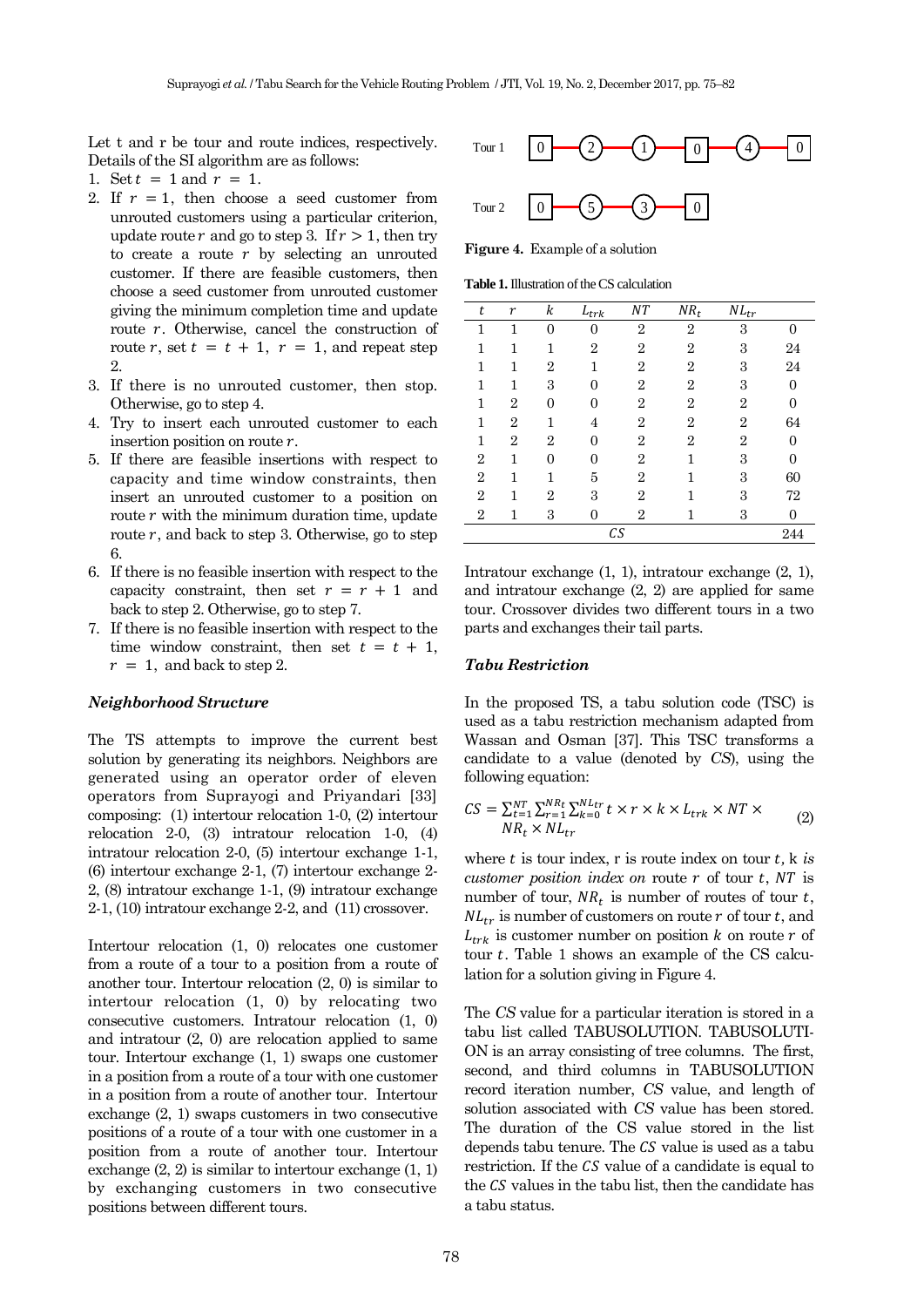## *Tabu Tenure*

*Tabu tenure is a duration (in a number of iterations) to retain a solution with tabu status in the tabu list.* In the proposed TS, a fixed tabu tenure is implemented. In the proposed TS, tabu tenure is denoted by TabuTenure.

# *Aspiration Criterion*

*An aspiration criterion is a mechanism to accept a candidate solution with tabu status*. In this proposed TS, a candidate with tabu status is accepted if its objective function value is better than the current best objective function value.

#### *Stopping Criterion*

The maximum number of iterations is used as the stopping criterion for the proposed TS. Here, the maximum number of iterations is denoted by MaxIter.

## *Diversificatiom*

In the proposed TS, restart diversification is implemented. If there is no improvement in the current best solution during a certain number of iterations (here, denoted by MaxDivIter), then the initial solution obtained by the SI algorithm is used to generate neighbors.

# *Details of TS procedure*

The following notations are used in the TS procedure:

| ImpInOneOpr | boolean variable indicating there is |
|-------------|--------------------------------------|
|             | an improvement in a particular ope-  |
|             | rator.                               |
| ImpInAllOpr | boolean variable indicating there is |
|             | an improvement in the operator       |
|             | order                                |
| <b>Iter</b> | counter for iteration                |
| DivIter     | counter for indicating there is no   |
|             | improvement                          |
| TrialBest   | trial best objective function value  |
| <b>Best</b> | best objective function so far       |
| MaxIter     | maximum number of iterations         |
| MaxDivIter  | maximum number of iterations if      |
|             | there is no improvement              |

The TS procedure is described as follows:

Create an initial solution  $\theta^0$  using the SI algorithm. Set  $\theta' = \theta^0$ ,  $\theta^* = \theta'$ ,  $f(\theta') = f(\theta^0)$ , and Best =  $f(\theta^0)$ .

Set Iter  $= 0$ .  $Set DivIter = 0.$ Set TrialBest =  $\infty$ . Do Do  $Iter = Iter + 1.$ Set ImpInAllOpr = false. Perform the 1<sup>st</sup> operator. Perform the 2nd operator. Perform the 3rd operator. Perform the 4<sup>th</sup> operator. Perform the  $5<sup>th</sup>$  operator. Perform the 6<sup>th</sup> operator. Perform the 7<sup>th</sup> operator. Perform the 8<sup>th</sup> operator. Perform the 9th operator. Perform the 10<sup>th</sup> operator. Perform the 11<sup>th</sup> operator. Until ImpInAllOpr = false. If TrialBest < Best then Set  $\theta^* = \theta'$  and Best =  $f(\theta')$ .  $Set DivIter = 0$ Else  $Set DivIter = DivIter + 1$ End if If DivIter ≥ MaxDivIter Set  $\theta' = \theta^0$  $DivIter = 0$  End If Until Iter ≥ MaxIter Return  $\theta^*$  as the best solution.

The procedure for each operator is given as follows:

#### Do

Set EachOprImp = false, Create a neighbor  $\theta$  from the current best solution  $\theta'$  lexicographically. If  $\theta$  is feasible and  $f(\theta)$  < TrialBest then If tabu = true then If  $f(\theta)$  < Best then  $\operatorname{Set} \theta' = \theta$ Set TrialBest =  $f(\theta)$ Set ImpInOneOpr = true Set ImpInAllOpr = true Record the solution  $\theta$  to the tabu list End If Else  $\operatorname{Set} \theta' = \theta$ Set TrialBest =  $f(\theta)$ Set ImpInOneOpr = true Set ImpInAllOpr = true Else End If

Until ImpInOneOpr = false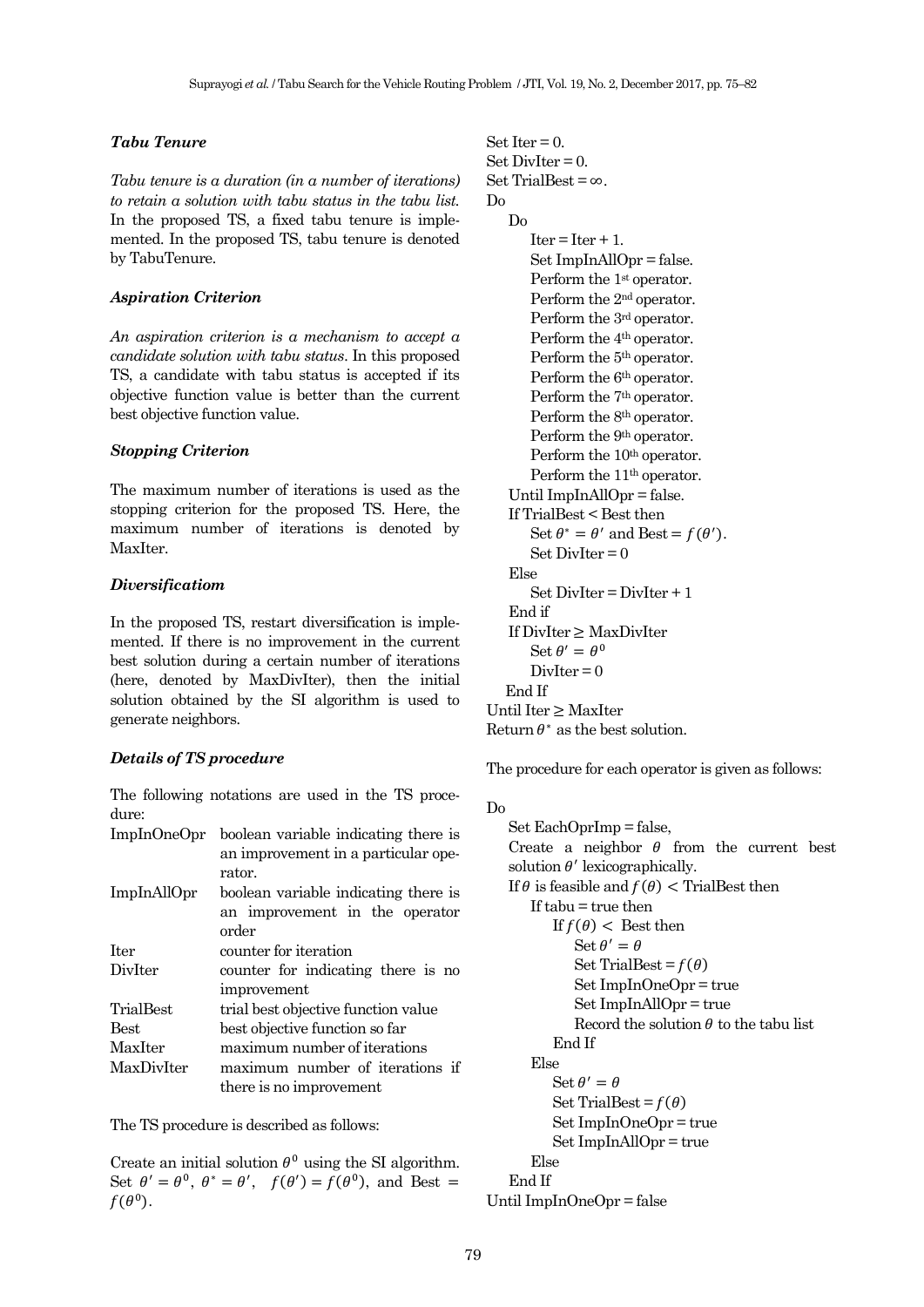|                |      | <b>TS</b> |            |            |           |      |              | LS         |            |             |  |  |
|----------------|------|-----------|------------|------------|-----------|------|--------------|------------|------------|-------------|--|--|
| Instance       | NV   | TDT       | <b>MDT</b> | <b>OFV</b> | CT        | NV   | TDT          | <b>MDT</b> | <b>OFV</b> | $_{\rm CT}$ |  |  |
|                |      |           |            |            | (seconds) |      |              |            |            | (seconds)   |  |  |
| $_{\rm R1}$    | 7.00 | 1741.55   | 420.43     | 700696.63  | 66.76     | 8.00 | 1750.22      | 478.68     | 800700.13  | 20.86       |  |  |
| R2             | 4.00 | 1348.33   | 463.17     | 400539.34  | 193.81    | 4.00 | 1368.72      | 463.42     | 400547.50  | 17.35       |  |  |
| R3             | 7.00 | 1332.02   | 434.07     | 700532.81  | 151.04    | 7.00 | 1352.36      | 393.86     | 700540.94  | 40.99       |  |  |
| C1             | 7.00 | 1701.00   | 466.32     | 700680.44  | 112.07    |      | 7.00 2008.24 | 455.48     | 700803.31  | 20.01       |  |  |
| C <sub>2</sub> | 3.00 | 1338.96   | 463.18     | 300535.63  | 280.17    |      | 3.00 1349.02 | 453.90     | 300539.63  | 29.90       |  |  |
| C <sub>3</sub> | 6.00 | 1342.51   | 484.53     | 600537.00  | 112.75    | 6.00 | 1353.44      | 494.42     | 600541.38  | 39.21       |  |  |
| M1             | 6.00 | 1587.97   | 413.38     | 600635.19  | 106.04    | 7.00 | 1798.27      | 434.57     | 700719.31  | 28.83       |  |  |
| M2             | 3.00 | 1328.48   | 473.40     | 300531.41  | 189.65    | 3.00 | 1338.95      | 473.65     | 300535.59  | 12.16       |  |  |
| M3             | 6.00 | 1393.43   | 373.14     | 600557.38  | 169.69    | 6.00 | 1393.62      | 383.14     | 600557.50  | 33.86       |  |  |
| Average        | 5.44 | 1457.14   | 443.51     | 545027.31  | 153.55    | 5.67 | 1523.65      | 447.90     | 567276.14  | 27.02       |  |  |

**Table 2**. Comparison of experiment results between TS and LS

**Table 3.** Comparison of experiment results between TS and GA

|                | <b>TS</b> |            |            |            |           |      | GА                                |            |            |           |  |
|----------------|-----------|------------|------------|------------|-----------|------|-----------------------------------|------------|------------|-----------|--|
| Instance       |           |            |            |            |           |      | (Best solution in 5 replications) |            |            |           |  |
|                | NV        | <b>TDT</b> | <b>RDT</b> | <b>OFV</b> | <b>CT</b> | NV   | TDT                               | <b>RDT</b> | <b>OFV</b> | CT        |  |
|                |           |            |            |            | (seconds) |      |                                   |            |            | (seconds) |  |
| R1             | 7.00      | 1892.46    | 295.54     | 700757.00  | 66.20     | 8.00 | 3515.09                           | 111.59     | 801406.10  | 122.00    |  |
| R2             | 4.00      | 1358.57    | 402.64     | 400543.44  | 158.65    | 4.00 | 1704.54                           | 312.18     | 400681.80  | 59.00     |  |
| R3             | 7.00      | 1350.95    | 373.42     | 700540.38  | 133.15    | 6.00 | 2905.94                           | 112.11     | 600195.30  | 84.00     |  |
| C1             | 8.00      | 2060.11    | 306.08     | 800824.06  | 55.00     | 7.00 | 3188.66                           | 59.05      | 701275.70  | 115.00    |  |
| C <sub>2</sub> | 3.00      | 1328.92    | 41.17      | 300531.56  | 178.68    | 4.00 | 1713.20                           | 157.70     | 400685.30  | 61.00     |  |
| C <sub>3</sub> | 7.00      | 1343.30    | 333.25     | 700537.31  | 102.56    |      | 5.00 2575.27                      | 8.77       | 501030.10  | 78.00     |  |
| M1             | 6.00      | 1805.19    | 361.13     | 600722.06  | 82.17     | 7.00 | 2718.07                           | 115.38     | 701148.50  | 168.00    |  |
| M2             | 3.00      | 1328.70    | 71.61      | 300531.47  | 179.27    | 4.00 | 1729.48                           | 173.50     | 400691.80  | 60.00     |  |
| M3             | 5.00      | 1340.70    | 342.82     | 500536.31  | 101.17    | 5.00 | 2563.62                           | 13.69      | 501025.40  | 76,0      |  |
| Average        | 5.56      | 1534.32    | 280.85     | 556169.29  | 117.43    | 5.56 | 2512.65                           | 118.22     | 556460.00  | 93.38     |  |

.

## **Results and Discussions**

## **Hypothetical Instances**

The proposed TS approach is examined using nine hypothetical instances taken from Suprayogi and Mahaputra [34]. In each instance, there are 100 customer points where their locations are generated randomly in  $x-y$  coordinate ranging from  $(0, 0)$  to (600, 600). The depot is located in coordinate (300, 300). A Euclidean distance for each pair of points is used. The distances are rescaled by dividing them by 60. The travel time between two points is calculated by dividing the distance to vehicle speed of 40. The length of time window of the depot is set with opening and closing times are 0 and 540, respectively. The length of time window for customers is generated randomly between 0 and 540. The unloading and loading times are 5 for each customer and the depot. The delivery and pickup demands for each customer are generated randomly from 1 to 10. The vehicle capacity is set as 20. The weights for number of vehicles (NV), total tour duration time (TDT), and maximum of tour duration time (MDT) in the objective function are set as 100000, 0.4, and 0.00005, respectively.

The proposed TS approach is implemented in Microsoft Visual Basic 6.0 and run on a laptop computer with the following specifications: Intel Core i5-3317U CPU @ 1,70 GHz processor, 4,0 GB memory, and Windows 8 64-bit operating system.

### **Parameter Settings for the Proposed TS**

For the computational experiments, the following TS parameters are set as follows: (1) criterion for selecting the first customer on the first route of each tour in the SI algorithm is the unrouted customer with the earliest closing time, (2) improvement operator order: 2, 1, 11, 7, 6, 5, 4, 3, 10, 9, and 8, (3) TabuTenure = 10, (4) MaxDivIter = 10, and (5)  $MaxIter = 25$ 

### **Experiment Results**

Table 2 reports computational results of the proposed TS and the LS. In the LS, the operator order is same to the TS. From the experiments, it shown that the average objective function value is 3.92% lower than the LS. But, the computation time is higher 5.68% compared to the LS.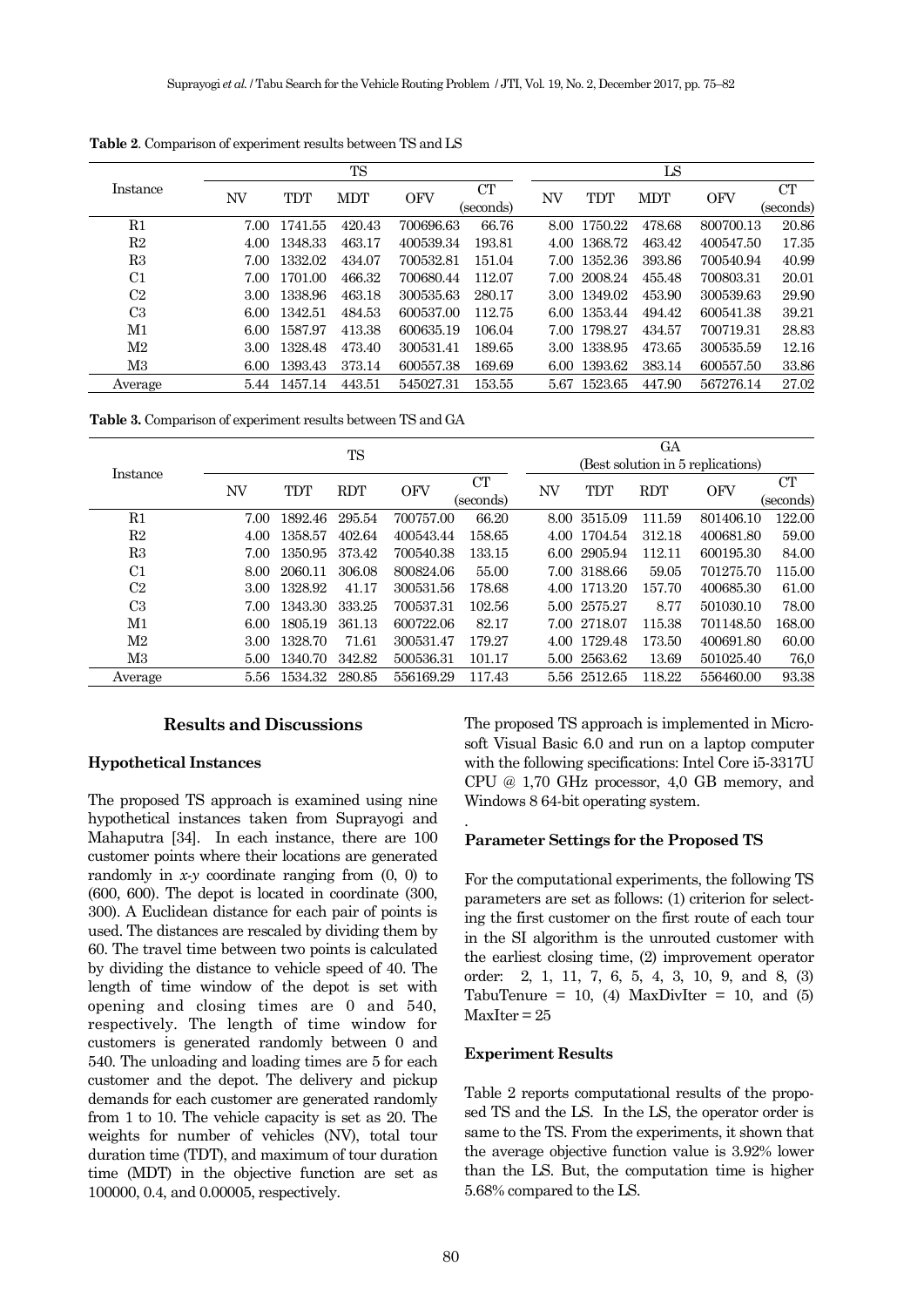The proposed TS is compared to the genetic algorithm (GA) proposed previously by Suprayogi and Mahaputra [34]. In order to make a comparison, the hypothetical instances are modified by setting loading and loading times at the depot as 0 and 10 minutes, respectively. In addition, the third component in the objective function is also changed from the maximum of tour duration time (MDT) to the range of tour duration time (RDT). The GA from Suprayogi and Mahaputra [34] was implemented in Visual Basic 6.0 and run on a personal computer with Intel Pentium IV 1.8 GHz processor, DDRAM 256 MB memory, and operating system of Microsoft Windows XP Professional Edition. For each instance, the GA is run in 5 replications. The experiment results are reported in Table 3. The average of objective function from the TS is 0.05% lower compared to the GA. The average computation time for the GA is 93.38 seconds. Because the GA is run in 5 replications, the computation time to obtain the best solution for each instance is about 466.88 seconds and it is 2.97 seconds higher compared to the TS.

# **Conclusion**

This paper has discussed the tabu search (TS) for solving the vehicle routing problem with multiple trips, time windows, and simultaneous deliverypickup (VRPMTTWSDP). In the proposed TS, the initial solution is constructed using the sequential insertion (SI) algorithm. Eleven operators consisting of relocation, exchange, and crossover operators are applied as improvement operators. A tabu solution code (TSC) is implemented as a tabu restriction mechanism.

Computational experiments have been carried out to test the performance of the proposed TS. From the computational experiments, it is shown that the proposed TS gives a better performance in terms of objective function value compared to the LS and the GA. However, if statistical tests are applied, the differences in the average objective function values do not differ significantly. Therefore, further researches can be done to improve the proposed TS so that it gives a better performance.

## **References**

- 1. Taillard, É. D., Laporte, G. and Gendreau, M., Vehicle Routeing with Multiple Use of Vehicles, *Journal of the Operational Research Society*, 47(8), 1996, pp. 1065-1070.
- 2. Brandão, J. and Mercer, A., A Tabu Search Algorithm for the Multi-Trip Vehicle Routing and Scheduling Problem, *European Journal of Operational Research,* 100(1), 1997, pp. 180-191.
- 3. Brandão, J. C. S. and Mercer, A., The Multi-Trip Vehicle Routing Problem, *Journal of the Operational Research Society*, 49(8), 1998, pp. 799-805.
- 4. Zhao, Q. -H., Wang, S. -Y., Lai, K. K. and Xia, G. -P., A Vehicle Routing Problem with Multiple Use of Vehicles, *Advanced Modeling and Optimization*, 4(3)*,* 2002, pp. 31-40.
- 5. Petch, R. J. and Salhi, S., A Multi-Phase Constructive Heuristic for the Vehicle Routing Problem With Multiple Trips, *Discrete Applied Mathematics*, 133(1-3), 2004, pp. 69-92.
- 6. Salhi, S. and R. J. Petch, A GA based heuristic for the vehicle routing problem with multiple trips, *Journal of Mathematical Modelling and Algorithms,* 6(4), pp. 591-613, 2007.
- 7. Solomon, M. M., Algorithms for the Vehicle Routing and Scheduling Problem with Time Window Constraints, *Operations Research*, 35(2), 1987, pp. 254-265.
- 8. Potvin, J. -Y. and Rousseau, M., Parallel Route Building Algorithm for the Vehicle Routing and Scheduling Problem with Time Windows, *European Journal of Operational Research*, 66(3), 1993, pp. 331-340.
- 9. Kolen, A. W. J., Rinnoy-Kan, A. H. G., and Trienekens, H. W. J. M., Vehicle Routing with TimeWindows, *Operations Research*, 35(2)*,*  1987, pp. 266-273.
- 10. Savelsbergh, M. W. P., The Vehicle Routing with Time Windows: Minimizing Route Duration, *ORSA Journal on Computing*, 4(2), 1992, pp. 146-154.
- 11. Potvin, J. -Y., Kervahut, T., Garcia, B. -L. and Rosseau, J. -M., The Vehicle Routing Problem with Time Windows - Part I: Tabu Search, *INFORM Journal on Computing*, 8(2), 1996. pp. 158-164.
- 12. Potvin, J. -Y. and Bengio, S., The Vehicle Routing Problem with Time Windows Part II: Genetic Search, *INFORMS Journal on Computing*, 8(2), 1996, pp. 165-172.
- 13. Min, H., The Multiple Vehicle Routing Problem with Simultaneous Delivery and Pick-Up Point, *Transportation Research*, 23A(5), 1989, pp. 377- 386. .
- 14. Dethloff, J., Vehicle Routing and Reverse Logistics: The Vehicle Routing Problem with Simultaneous Delivery And Pick-Up, *OR Spektrum*, 23, 2001, pp. 79–96.
- 15. Dethloff, J., Relation between Vehicle Routing Problems: An Insertion Heuristic for the Vehicle Routing Problem with Simultaneous Delivery and Pick-Up applied to the Vehicle Routing Problem With Backhauls, *Journal of the Operational Research Society,* 53, 2002, pp. 115-118.
- 16. Tang Montané, F. A. and Galvão, R. G., A Tabu Search Algorithm for the Vehicle Routing